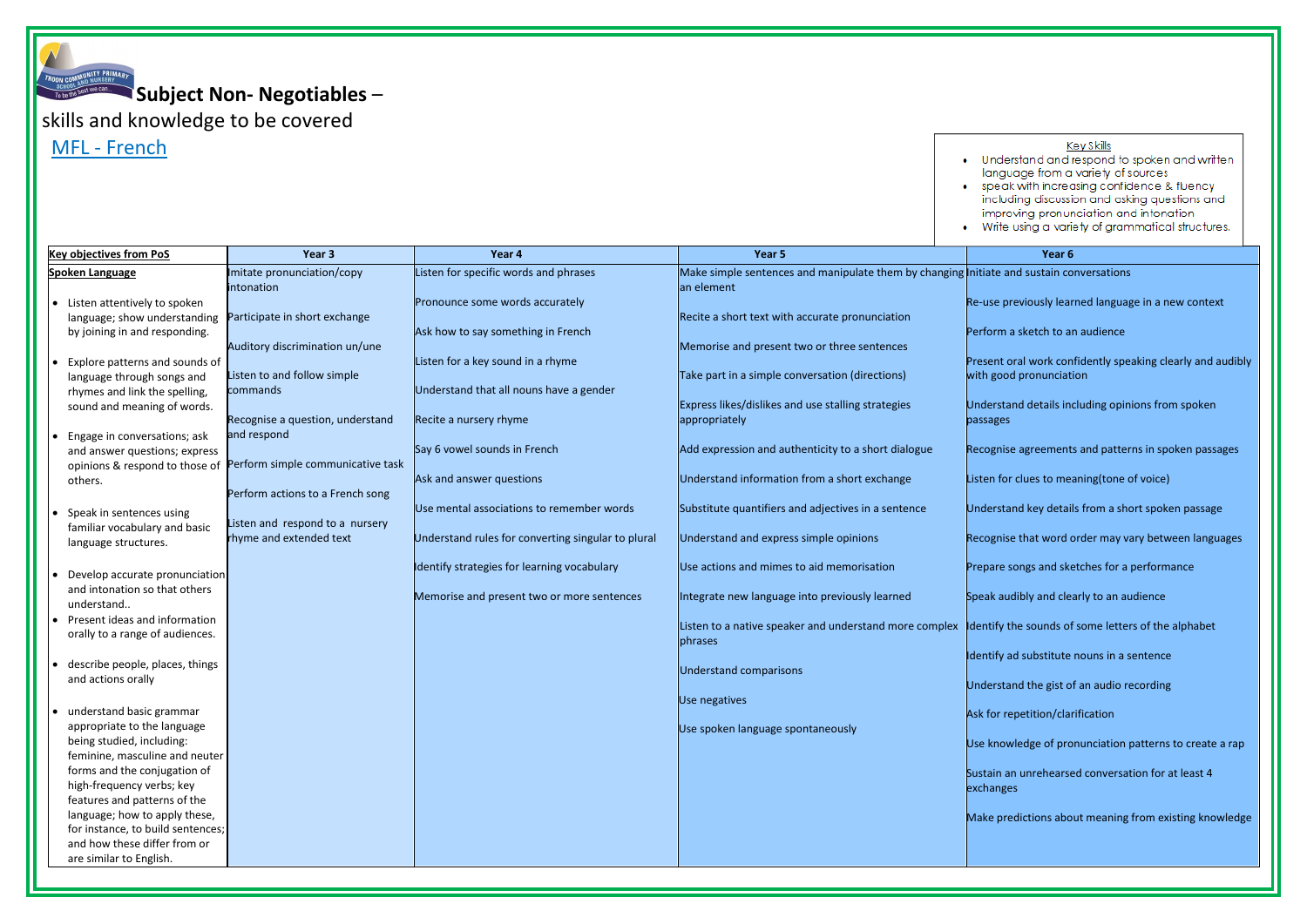**Subject Non- Negotiables** –

## skills and knowledge to be covered

| <b>Reading</b>                                                                                                                                                                                                                                                                                                                                                                                                                                                                                                           | Recognise some familiar words in<br>written form                                   | Listen to and follow a short story                                                                                                                                                                                                                                                                                                                                                                                                  | Identify adjectives in a sentence                                                                                                                                                                              | Und                                                                               |
|--------------------------------------------------------------------------------------------------------------------------------------------------------------------------------------------------------------------------------------------------------------------------------------------------------------------------------------------------------------------------------------------------------------------------------------------------------------------------------------------------------------------------|------------------------------------------------------------------------------------|-------------------------------------------------------------------------------------------------------------------------------------------------------------------------------------------------------------------------------------------------------------------------------------------------------------------------------------------------------------------------------------------------------------------------------------|----------------------------------------------------------------------------------------------------------------------------------------------------------------------------------------------------------------|-----------------------------------------------------------------------------------|
| write phrases from memory, and<br>adapt these to create new<br>sentences, to express ideas<br>clearly<br>Read carefully and show<br>understanding of words, phrases<br>& simple writing.<br>Appreciate stories, songs &<br>poems in a foreign language<br>understand basic grammar<br>appropriate to the language<br>being studied, including (where<br>relevant): feminine, masculine<br>and neuter forms and the<br>conjugation of high-frequency<br>verbs; key features and patterns<br>of the language; how to apply | Notice spelling of words<br>Join in reading a story<br>Match sound to written word | Identify adjectives in a text and that they can change Use a dictionary<br>spellings<br>Read words aloud with accurate pronunciation<br>Recognise some letters of the alphabet<br>Follow a story using visual clues<br>Follow a French story and join in reading<br>Identify items of vocabulary in a longer list<br>Sort words into dictionary order<br>Read and understand a paragraph with familiar<br>vocabulary and structures | Follow a transcript<br>Read and pronounce unknown words<br>Order sentence cards to recreate a method (cooking)<br>Scan a more detailed text with unknown language for<br>details                               | Use<br>Mat<br>Und<br>writt<br>Follo<br>und<br>Recc<br>Read<br>Mat<br>Iden<br>Sort |
| these, for instance, to build<br>sentences; and how these differ<br>from or are similar to English.<br><b>Writing</b>                                                                                                                                                                                                                                                                                                                                                                                                    | Make links between sounds and                                                      | Write simple words and phrases following a model                                                                                                                                                                                                                                                                                                                                                                                    | <b>Collect and record evidence</b>                                                                                                                                                                             | prep<br>Read<br>Und                                                               |
| write phrases from memory, and<br>adapt these to create new<br>sentences, to express ideas<br>clearly<br>describe people, places, things<br>and actions in writing<br>understand basic grammar                                                                                                                                                                                                                                                                                                                           | spellings<br><b>Experiment with writing</b><br>Copy correctly                      | Write individual words or short phrases in French<br>Write simple sentences<br>Write some words from memory                                                                                                                                                                                                                                                                                                                         | Write short sentences, substituting vocabulary in a model Add<br>sentence<br>Design and label (eg a balanced meal)<br>Express opinions in short written sentences<br>Write words and phrases using a reference | Con:<br>Use<br>shor<br>Con                                                        |
| appropriate to the language<br>being studied, including (where<br>relevant): feminine, masculine<br>and neuter forms and the<br>conjugation of high-frequency<br>verbs; key features and patterns<br>of the language; how to apply<br>these, for instance, to build<br>sentences; and how these differ<br>from or are similar to English.                                                                                                                                                                                |                                                                                    |                                                                                                                                                                                                                                                                                                                                                                                                                                     | Write two or more descriptive sentences (eg describing<br>the weather)                                                                                                                                         | <b>Prod</b><br>Writ<br>Writ                                                       |
|                                                                                                                                                                                                                                                                                                                                                                                                                                                                                                                          | Identify social conventions at home                                                | Appreciate similarities between French and English                                                                                                                                                                                                                                                                                                                                                                                  | Appreciate differences in French and English high streets Be a                                                                                                                                                 |                                                                                   |

erstand key details from an authentic text

- a dictionary
- ch sound to sentences and paragraphs
- erstand the main points and simple opinions in a short ten text and respond by answering true/false questions
- w a story as it is read aloud and demonstrate erstanding
- gnise adjectival agreements in short text
- d aloud phrases using a variety of voices and expression
- ch sound to individual word in a list
- tify different text types
- word cards into nouns, verbs, adjectives and ositions
- I for enjoyment and information
- erstand the formation of a basic negative sentence
- two short verses to a rhyming poem
- struct a short paragraph by adapting a model
- a dictionary to find additional nouns to construct t sentences
- tribute to shared writing
- duce a piece of writing (adapting a model)
- e a short letter
- te a program of activities (eg for a holiday

Ware of cultural differences in housing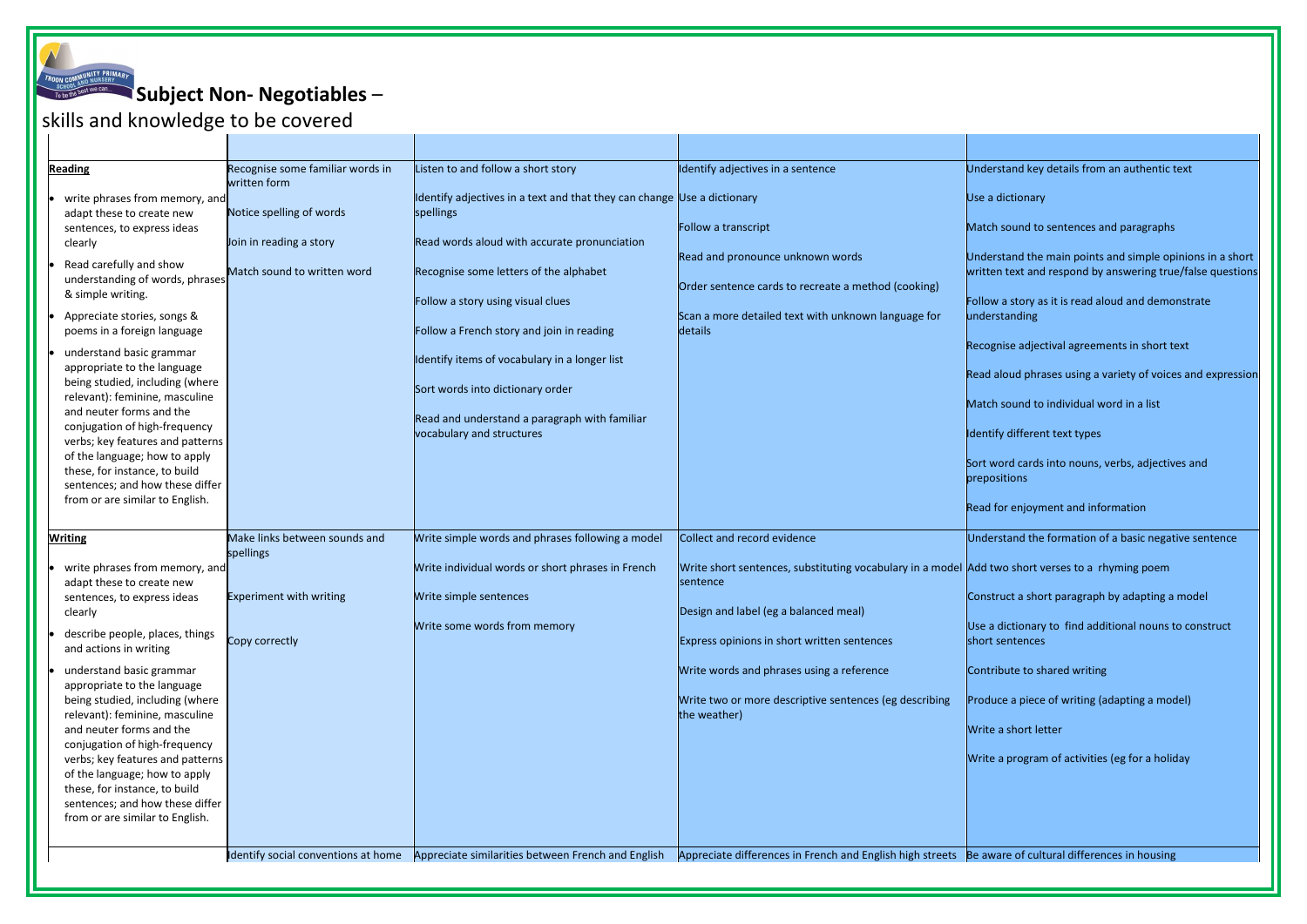# **Subject Non- Negotiables** –

# skills and knowledge to be covered

| <b>Cultural Understanding</b> | and in other cultures | nursery rhymes              | and eating habits                                         |                     |
|-------------------------------|-----------------------|-----------------------------|-----------------------------------------------------------|---------------------|
|                               |                       | Compare traditional stories | Identify social conventions at home and in other cultures | <b>Unde</b><br>thro |
| N.B Can substitute French for |                       |                             |                                                           |                     |
| another country.              |                       |                             | Understand that there are stereotypical images of         |                     |
|                               |                       |                             | countries                                                 |                     |
|                               |                       |                             |                                                           |                     |
|                               |                       |                             |                                                           |                     |
|                               |                       |                             |                                                           |                     |
|                               |                       |                             |                                                           |                     |

Understand that French ids spoken in many countries throughout the world